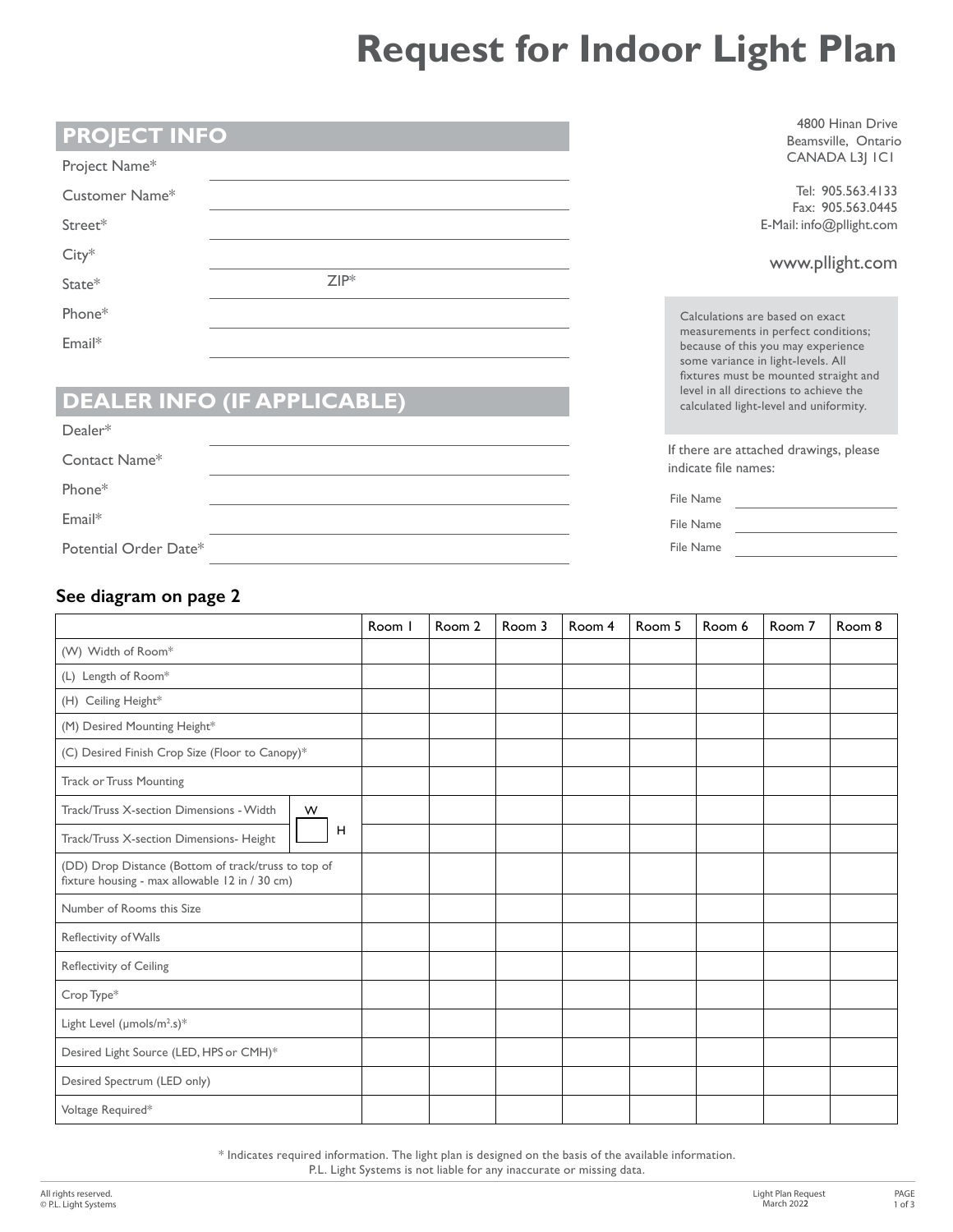## **Request for Indoor Light Plan**



The light plan is designed on the basis of the available information. P.L. Light Systems is not liable for any inaccurate or missing data.